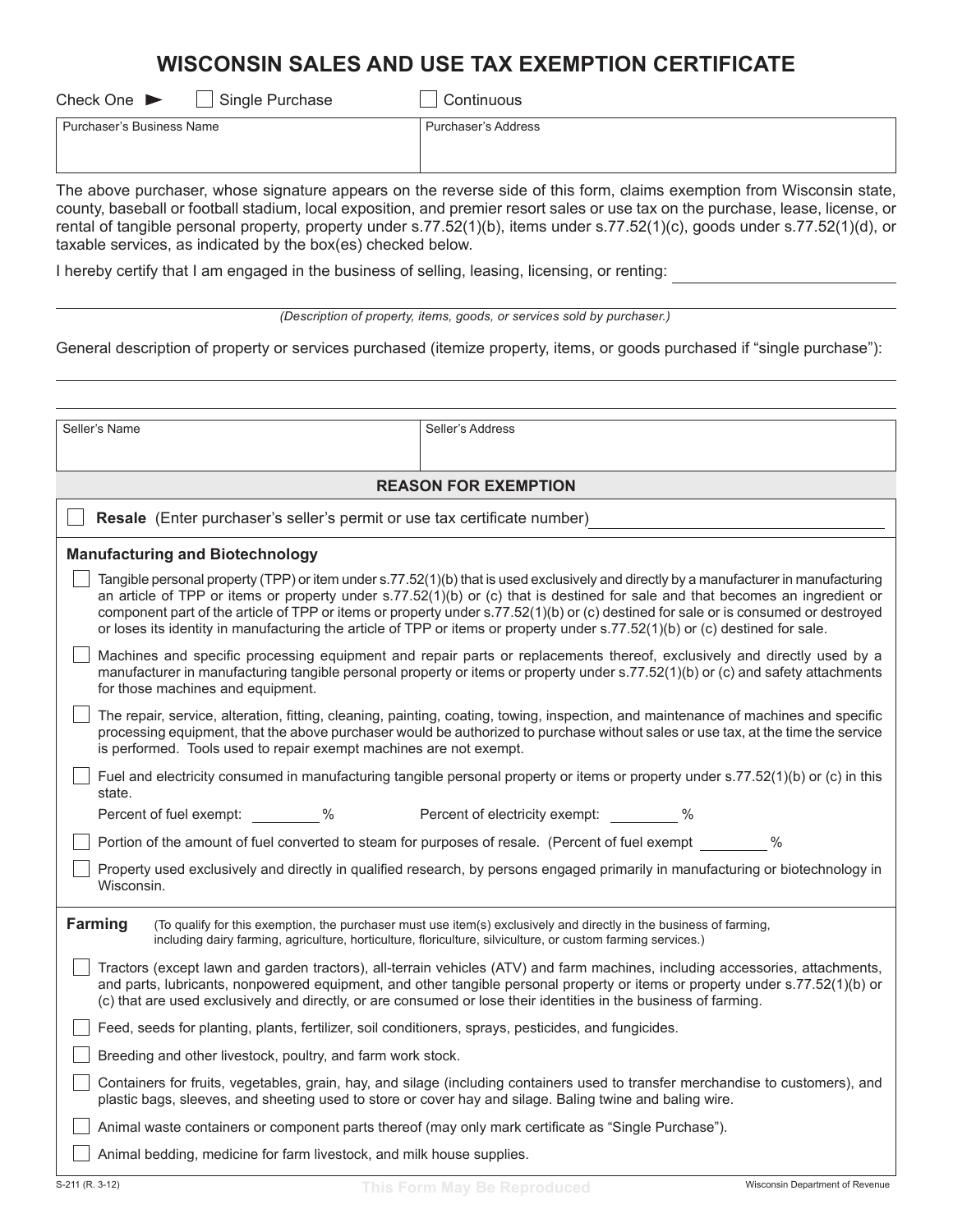| <b>Federal and Wisconsin Governmental Units</b>                                                                                                                                                                                                                                                                                                                                                                                                                  | Enter CES No., if applicable                      |  |  |
|------------------------------------------------------------------------------------------------------------------------------------------------------------------------------------------------------------------------------------------------------------------------------------------------------------------------------------------------------------------------------------------------------------------------------------------------------------------|---------------------------------------------------|--|--|
| The United States and its unincorporated agencies and instrumentalities and any incorporated agency or instrumentality of<br>the United States wholly owned by the United States or by a corporation wholly owned by the United States.                                                                                                                                                                                                                          |                                                   |  |  |
| Any federally recognized American Indian tribe or band in this state.                                                                                                                                                                                                                                                                                                                                                                                            |                                                   |  |  |
| State of Wisconsin or any agency thereof; Local Exposition District, Professional Baseball Park District, or Professional Football<br>Stadium District.                                                                                                                                                                                                                                                                                                          |                                                   |  |  |
| Wisconsin county, city, village, or town, including public inland lake protection and rehabilitation district, municipal public<br>housing authorities, uptown business improvement districts, local cultural arts district, the Wisconsin Aerospace Authority, the<br>Health Insurance Risk-Sharing Plan Authority, the Wisconsin Quality Home Care Authority, the Fox River Navigational System<br>Authority, and any Regional Transit Authority in Wisconsin. |                                                   |  |  |
| Wisconsin public schools, school districts, universities, and technical college districts.                                                                                                                                                                                                                                                                                                                                                                       |                                                   |  |  |
| County-city hospitals or UW Hospitals and Clinics Authority.                                                                                                                                                                                                                                                                                                                                                                                                     |                                                   |  |  |
| Sewerage commission, metropolitan sewerage district, or a joint local water authority.                                                                                                                                                                                                                                                                                                                                                                           |                                                   |  |  |
| <b>Other</b>                                                                                                                                                                                                                                                                                                                                                                                                                                                     |                                                   |  |  |
| Containers and other packaging, packing, and shipping materials, used to transfer merchandise to customers of the purchaser.                                                                                                                                                                                                                                                                                                                                     |                                                   |  |  |
| Trailers and accessories, attachments, parts, supplies, materials, and service for motor trucks, tractors, and trailers which are<br>used exclusively in common or contract carriage under LC or IC No. (if applicable)                                                                                                                                                                                                                                          |                                                   |  |  |
| Items or services purchased directly by and used by religious, charitable, educational, scientific, or other organizations holding<br>a Wisconsin Certificate of Exempt Status. CES No.                                                                                                                                                                                                                                                                          |                                                   |  |  |
| Tangible personal property and items, property and goods under s.77.52(1)(b), (c), and (d) to be resold by<br>on my behalf where                                                                                                                                                                                                                                                                                                                                 |                                                   |  |  |
| is registered to collect and remit sales tax to the Department of Revenue on such sales.                                                                                                                                                                                                                                                                                                                                                                         |                                                   |  |  |
| Tangible personal property, property, items and goods under s.77.52(1)(b), (c), and (d), or services purchased by a Native<br>American with enrollment # ___________________, who is enrolled with and resides on the<br>Reservation, where buyer will take possession of such property, items, goods, or services.                                                                                                                                              |                                                   |  |  |
| Tangible personal property and items and property under s.77.52(1)(b) and (c) becoming a component of an industrial or<br>municipal waste treatment facility, including replacement parts, chemicals, and supplies used or consumed in operating the<br>facility.                                                                                                                                                                                                |                                                   |  |  |
| Portion of the amount of electricity or natural gas used or consumed in an industrial waste treatment facility.<br>(Percent of electricity or natural gas exempt<br>$\%$ )                                                                                                                                                                                                                                                                                       |                                                   |  |  |
| Electricity, natural gas, fuel oil, propane, coal, steam, corn, and wood (including wood pellets which are 100% wood) used for<br>fuel for residential or farm use.                                                                                                                                                                                                                                                                                              |                                                   |  |  |
| % of Electricity<br>Exempt                                                                                                                                                                                                                                                                                                                                                                                                                                       | % of Fuel<br>% of Natural Gas<br>Exempt<br>Exempt |  |  |
|                                                                                                                                                                                                                                                                                                                                                                                                                                                                  | $\%$<br>$\%$                                      |  |  |
|                                                                                                                                                                                                                                                                                                                                                                                                                                                                  | $\frac{0}{0}$<br>$\frac{0}{0}$                    |  |  |
|                                                                                                                                                                                                                                                                                                                                                                                                                                                                  |                                                   |  |  |
| Percent of printed advertising material solely for out-of-state use. 48                                                                                                                                                                                                                                                                                                                                                                                          |                                                   |  |  |
| Catalogs, and the envelopes in which the catalogs are mailed, that are designed to advertise and promote the sale of merchandise<br>or to advertise the services of individual business firms.                                                                                                                                                                                                                                                                   |                                                   |  |  |
| Property used exclusively and directly in raising animals sold for use in qualified research or manufacturing.                                                                                                                                                                                                                                                                                                                                                   |                                                   |  |  |
| Other purchases exempted by law. (State items and exemption).                                                                                                                                                                                                                                                                                                                                                                                                    |                                                   |  |  |
|                                                                                                                                                                                                                                                                                                                                                                                                                                                                  |                                                   |  |  |
|                                                                                                                                                                                                                                                                                                                                                                                                                                                                  |                                                   |  |  |
|                                                                                                                                                                                                                                                                                                                                                                                                                                                                  |                                                   |  |  |

*I hereby certify that if the item(s) being purchased are not used in an exempt manner, I will remit use tax on the purchase price at the time of first taxable use. I understand that failure to remit the use tax may result in a future liability that may include tax, interest, and penalty.*

| Signature of Purchaser<br>$\overline{\phantom{0}}$<br>. | Print or Type Name<br>$\sim$ $\sim$ | Title | Date |
|---------------------------------------------------------|-------------------------------------|-------|------|
|                                                         |                                     |       |      |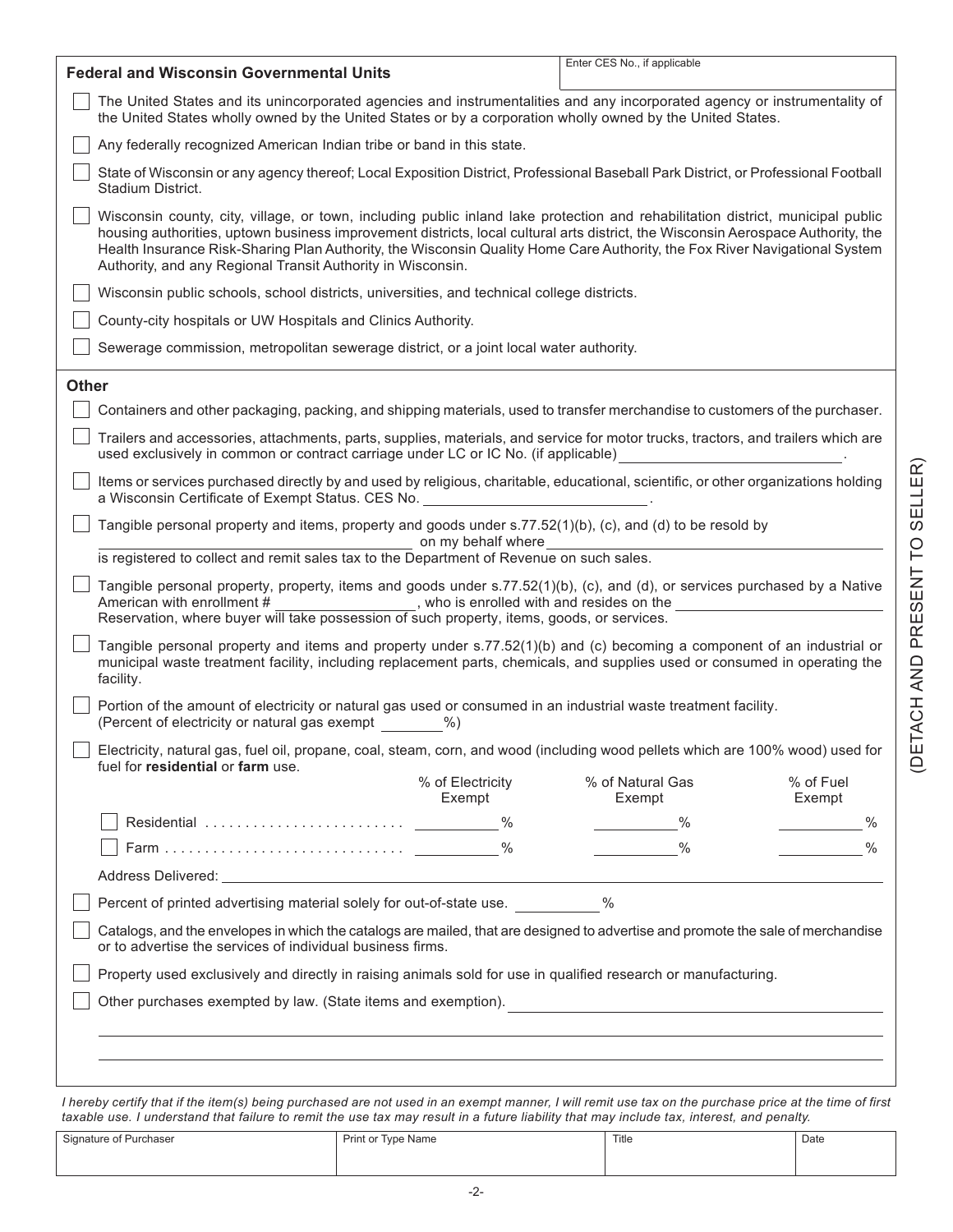## **INSTRUCTIONS**

This certificate may be used to claim exemption from Wisconsin state, county, baseball and football stadium, local exposition, and premier resort sales or use taxes.

Under the sales and use tax law, all receipts from sales of tangible personal property, property, items and goods under  $S.77.52(1)(b)$ , (c), and (d), or taxable services are subject to the tax until the contrary is established. However, a seller who receives a fully completed exemption certificate no later than 90 days after the date of sale is relieved of any responsibility for collection or payment of the tax upon transactions covered by the certificate. A fully completed certificate is one which is completely filled in and indicates the reason for exemption.

**RESALE:** A purchaser using the resale exemption is attesting that the tangible personal property, property, items, or goods under s.77.52(1)(b), (c), or (d), or taxable services being purchased will be resold, leased, licensed, or rented. However, in the event any such property, items, or goods is used for any purpose other than retention, demonstration, or display while holding it for sale, lease, license, or rental in the regular course of business, the purchaser is required to report and pay the tax on the purchase of the property, item, or good.

The following purchasers may make purchases for resale even though they do not hold a Wisconsin seller's permit or use tax certificate: (a) A wholesaler who only sells to other sellers for resale may insert "Wholesale only" in the space for the seller's permit number; (b) A person who only sells or repairs exempt property, such as to a manufacturer or farmer, may insert "Exempt sales only"; (c) A nonprofit organization may insert "Exempt sales only" if its subsequent sales of the tangible personal property, property, items, or goods under  $S.77.52(1)(b)$ , (c), or (d), or taxable services are exempt as occasional sales.

A seller is allowed to accept an exemption certificate from an out-of-state retailer claiming the resale exemption for tangible personal property and items, property, and goods under sec.  $77.52(1)(b)$ , (c) and (d), Wis. Stats., drop shipped to a Wisconsin location, regardless of whether or not the out-of-state retailer holds a Wisconsin seller's permit. The out-of-state retailer's permit number, if the other state issues one, and state should be listed on the exemption certificate. If the exemption certificate does not list the Wisconsin seller's permit number or the out-of-state retailer's permit number and state, to be fully complete and valid the exemption certificate must contain a statement indicating the out-of-state retailer is a seller that is not required to hold a permit.

A resale exemption may be granted if the purchaser is unable to ascertain at the time of purchase whether the property will be sold or will be used for some other purpose. If the buyer purchases an item without tax for resale, but uses the item, the buyer owes use tax on its purchase of the item.

**MANUFACTURING:** "Manufacturing" means the production by machinery of a new article of tangible personal property or items or property under  $s.77.52(1)(b)$  or (c) with a different form, use, and name from existing materials, by a process

popularly regarded as manufacturing, and that begins with the conveying raw materials and supplies from plant inventory to the place where work is performed in the same plant and ends with conveying finished units of tangible personal property or items or property under s.77.52(1)(b) or (c) to the point of first storage in the same plant.

**FARMING:** This certificate may not be used by farmers to claim exemption for the purchase of motor vehicles or trailers for highway use, lawn or garden tractors, snowmobiles, or for items used for the personal convenience of the farmer. When claiming an exemption for an ATV which is also registered for public use, a written description including the percentages of time for personal and farm use, must be submitted with the ATV Registration Application.

The sales price from the sale of electricity, natural gas, and other fuels for use in farming are exempt all 12 months of the year. Farmers claiming this exemption should check the box for electricity and fuel located in the "Other" section.

This certificate cannot be used as an exemption for paying Wisconsin motor vehicle fuel tax.

**FEDERAL AND WISCONSIN GOVERNMENTAL UNITS:** This exemption may only be accepted from federal and Wisconsin governmental units and federally recognized American Indian tribes or bands in Wisconsin and replaces the requirement for having a purchase order from the governmental unit or recording on invoices the Certificate of Exempt Status (CES) number of the governmental unit. Governmental units of other countries and states may not use this exemption certificate. The governmental unit should check the box that best describes their unit of government.

## **OTHER:**

**Containers:** This exemption applies regardless of whether or not the containers are returnable. Containers used by the purchaser only for storage or to transfer merchandise owned by the purchaser from one location to another do not qualify for the exemption.

**Common or contract carriers:** The exemption available to common or contract carriers for certain vehicles and repairs listed on this certificate applies only to those units used "exclusively" in such common or contract carriage. A carrier may qualify for the common or contract carriage exemption even if it does not hold a LC or IC number. The fact that a carrier holds a LC or IC number is not in itself a reason for exemption.

**Organizations holding a Certificate of Exempt Status (CES) number:** Sales of tangible personal property, property, items, or goods under  $s.77.52(1)(b)$ , (c), or (d) or taxable services sold "directly" to certain nonprofit organizations are exempt only if the organization holds a CES number issued by the Wisconsin Department of Revenue. However, a similar out-of-state organization may use this exemption to purchase without tax even though it has not been issued a Wisconsin